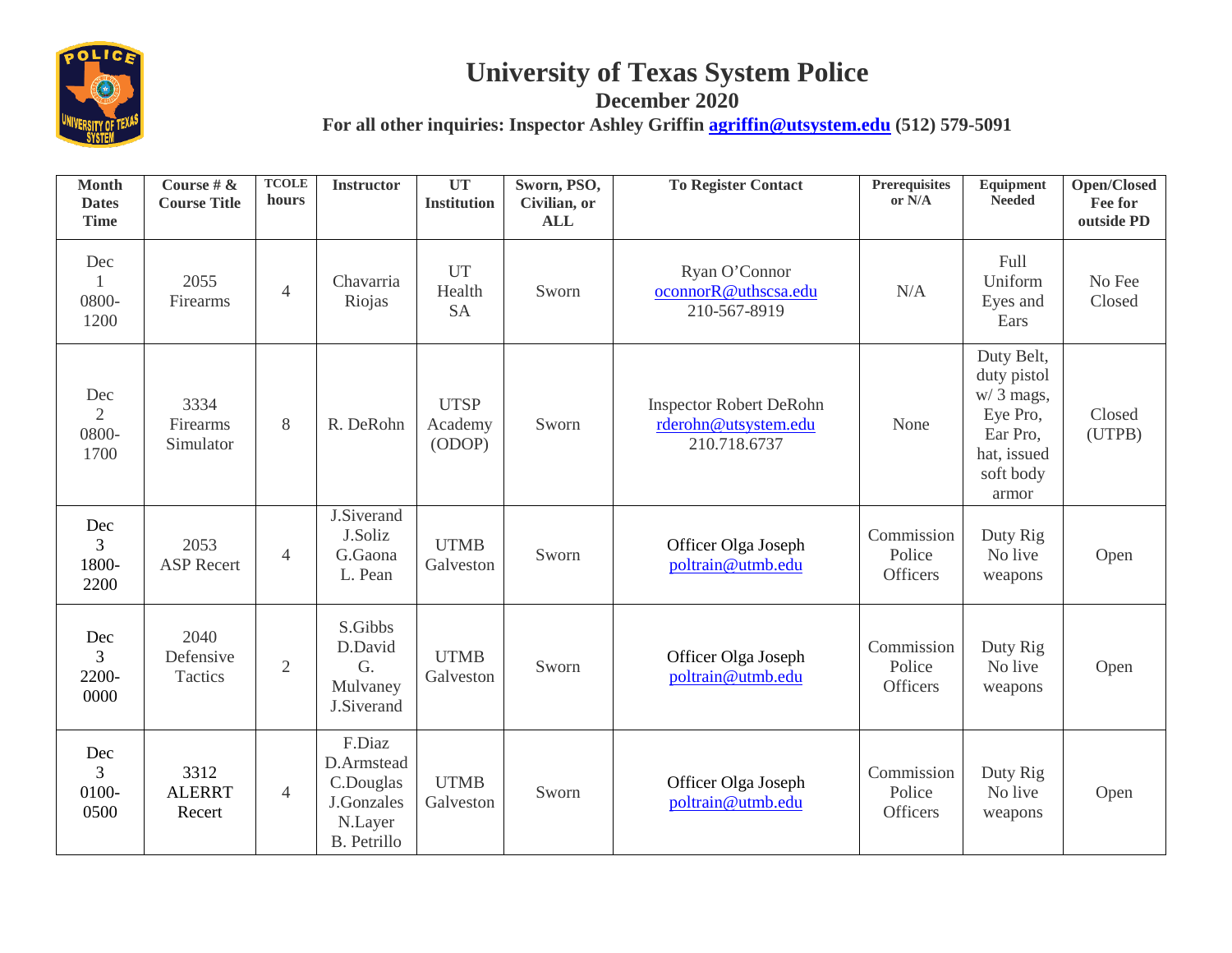| <b>Month</b><br><b>Dates</b><br><b>Time</b> | Course # $\&$<br><b>Course Title</b>                                  | <b>TCOLE</b><br>hours | <b>Instructor</b>                                                                | UT<br><b>Institution</b> | Sworn, PSO,<br>Civilian, or<br><b>ALL</b> | <b>To Register Contact</b>                      | Prerequisites<br>or N/A                 | Equipment<br><b>Needed</b>     | <b>Open/Closed</b><br>Fee for<br>outside PD |
|---------------------------------------------|-----------------------------------------------------------------------|-----------------------|----------------------------------------------------------------------------------|--------------------------|-------------------------------------------|-------------------------------------------------|-----------------------------------------|--------------------------------|---------------------------------------------|
| Dec<br>$\overline{3}$<br>8a-5p              | 4800<br><b>TCIC/TLETS</b><br>Mobile<br>Operator<br>Training<br>Course | 8                     | Tricha<br>Wheeler                                                                | Dallas                   | All                                       | Somer Fernandez<br>Somer.fernandez@utdallas.edu | N/A                                     | N/A                            | Closed                                      |
| Dec<br>$\overline{3}$<br>$8a-5p$            | 1849<br>De-<br>Escalation                                             | 8                     | Sgt. Somer<br>Fernandez                                                          | Dallas                   | Sworn                                     | Somer Fernandez<br>Somer.Fernandez@utdallas.edu | N/A                                     | N/A                            | Open                                        |
| Dec<br>$\overline{4}$<br>0600-<br>1000      | 2053<br><b>ASP</b> Recert                                             | $\overline{4}$        | J.Siverand<br>J.Soliz<br>G.Gaona<br>L. Pean                                      | <b>UTMB</b><br>Galveston | Sworn                                     | Officer Olga Joseph<br>poltrain@utmb.edu        | Commission<br>Police<br><b>Officers</b> | Duty Rig<br>No live<br>weapons | Open                                        |
| Dec<br>$\overline{4}$<br>1000-<br>1200      | 2040<br>Defensive<br>Tactics                                          | $\overline{2}$        | S.Gibbs<br>D.David<br>G.<br>Mulvaney<br>J.Siverand                               | <b>UTMB</b><br>Galveston | Sworn                                     | Officer Olga Joseph<br>poltrain@utmb.edu        | Commission<br>Police<br>Officers        | Duty Rig<br>No live<br>weapons | Open                                        |
| Dec<br>$\overline{4}$<br>1300-<br>1700      | 3312<br><b>ALERRT</b><br>Recert                                       | $\overline{4}$        | F.Diaz<br>D.Armstead<br>C.Douglas<br>J.Gonzales<br>N.Layer<br><b>B.</b> Petrillo | <b>UTMB</b><br>Galveston | Sworn                                     | Officer Olga Joseph<br>poltrain@utmb.edu        | Commission<br>Police<br><b>Officers</b> | Duty Rig<br>No live<br>weapons | Open                                        |
| Dec<br>$7 - 11$<br>0800-<br>1700            | 2106<br>Intermediate<br>Crime Scene<br>Investigation                  | 40                    | Antonio<br>Zarzoza &<br>Francisco<br>Lopez                                       | <b>UTRGV</b>             | Sworn                                     | antonio.zarzoza@utrgv.edu                       | N/A                                     | N/A                            | <b>CLOSED</b>                               |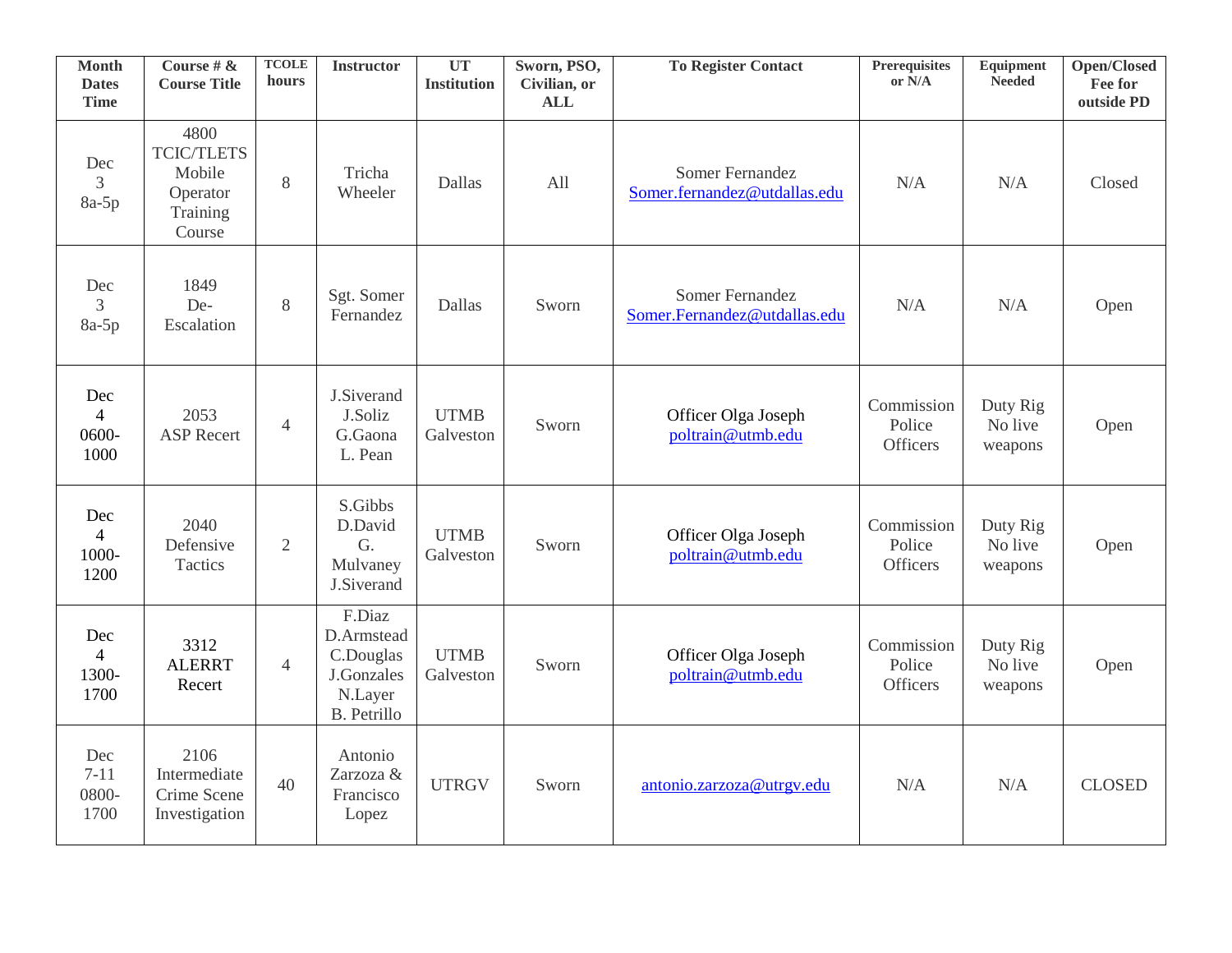| <b>Month</b><br><b>Dates</b><br><b>Time</b>                  | Course # $\&$<br><b>Course Title</b> | <b>TCOLE</b><br>hours | <b>Instructor</b>                                                                | UT<br><b>Institution</b> | Sworn, PSO,<br>Civilian, or<br><b>ALL</b> | <b>To Register Contact</b>                             | Prerequisites<br>or N/A                 | Equipment<br><b>Needed</b>                                        | Open/Closed<br>Fee for<br>outside PD |
|--------------------------------------------------------------|--------------------------------------|-----------------------|----------------------------------------------------------------------------------|--------------------------|-------------------------------------------|--------------------------------------------------------|-----------------------------------------|-------------------------------------------------------------------|--------------------------------------|
| Dec<br>$7 - 11$<br>0800-<br>1700                             | 1014<br><b>Basic</b><br>Instructor   | 40                    | Merritt<br>Griffin                                                               | <b>ODOP</b>              | Sworn                                     | Geoffrey Merritt<br>gmerritt@utsystem.edu              |                                         | Laptop,<br>Note taking<br>materials,<br><b>USB</b> thumb<br>drive | Open                                 |
| Dec<br>$9-10$<br>0800-<br>1700<br>Dec<br>11<br>0800-<br>1200 | #2109<br>Intermediate<br>Spanish     | 20                    | Lt. Jesus<br>Gonzales                                                            | Dallas                   | Sworn                                     | <b>Somer Fernandez</b><br>Somer.Fernandez@utdallas.edu | N/A                                     | N/A                                                               | Open                                 |
| Dec<br>14<br>0600-<br>1000                                   | 2053<br><b>ASP Recert</b>            | $\overline{4}$        | J.Siverand<br>J.Soliz<br>G.Gaona<br>L. Pean                                      | <b>UTMB</b><br>Galveston | Sworn                                     | Officer Olga Joseph<br>poltrain@utmb.edu               | Commission<br>Police<br><b>Officers</b> | Duty Rig<br>No live<br>weapons                                    | Open                                 |
| Dec<br>14<br>1000-<br>1200                                   | 2040<br>Defensive<br>Tactics         | $\overline{2}$        | S.Gibbs<br>D.David<br>G.<br>Mulvaney<br>J.Siverand                               | <b>UTMB</b><br>Galveston | Sworn                                     | Officer Olga Joseph<br>poltrain@utmb.edu               | Commission<br>Police<br><b>Officers</b> | Duty Rig<br>No live<br>weapons                                    | Open                                 |
| Dec<br>14<br>1300-<br>1700                                   | 3312<br><b>ALERRT</b><br>Recert      | $\overline{4}$        | F.Diaz<br>D.Armstead<br>C.Douglas<br>J.Gonzales<br>N.Layer<br><b>B.</b> Petrillo | <b>UTMB</b><br>Galveston | Sworn                                     | Officer Olga Joseph<br>poltrain@utmb.edu               | Commission<br>Police<br><b>Officers</b> | Duty Rig<br>No live<br>weapons                                    | Open                                 |
| Dec<br>15<br>0800-<br>1200                                   | #3835<br>Tactical<br>Trauma Care     | $\overline{4}$        | Sgt. Somer<br>Fernandez                                                          | Dallas                   | Sworn                                     | Somer Fernandez<br>Somer.Fernandez@utdallas.edu        | N/A                                     | N/A                                                               | Open                                 |